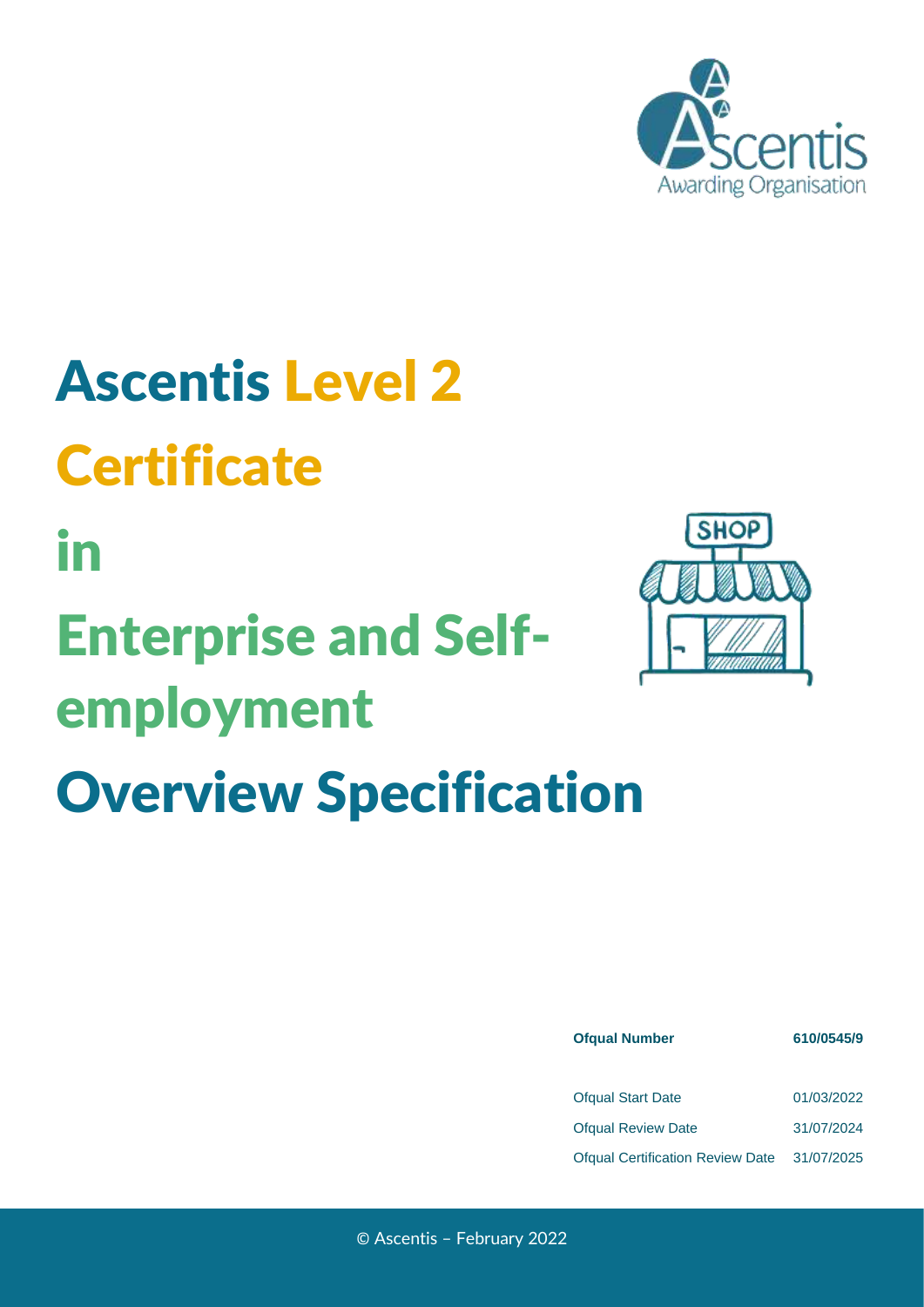### **Qualification Overview**

The Ascentis Level 2 Certificate in Enterprise and Self-employment qualification is designed to help learners develop the knowledge and understanding of the basic principles of business innovation and entrepreneurship. This qualification introduces the learner to the importance of entrepreneurial skills within business and encourages them to consider their own skills within business and enterprise. This qualification can be used in an induction programme or integrated with a longer programme of study within a vocational area.

#### **Aims**

The aims of this qualification are to enable learners:

- To understand concepts in employment and business development.
- To understand entrepreneurship and recognise entrepreneurial skills.
- To understand managerial responsibilities and rights when running a business.
- To understand how to select an appropriate enterprise project.

### **Target Group**

This qualification is aimed at a range of learners who have an interest in starting up a business project or running their own company, or those wanting to progress into further study within Business, Administration and Law.

### **Regulation Codes**

Ofqual Qualification Number – 610/0545/9

#### **Assessment Method**

All units are internally assessed through the learner building up a portfolio of evidence that covers the relevant assessment criteria. They are then verified by the centre and externally verified by Ascentis.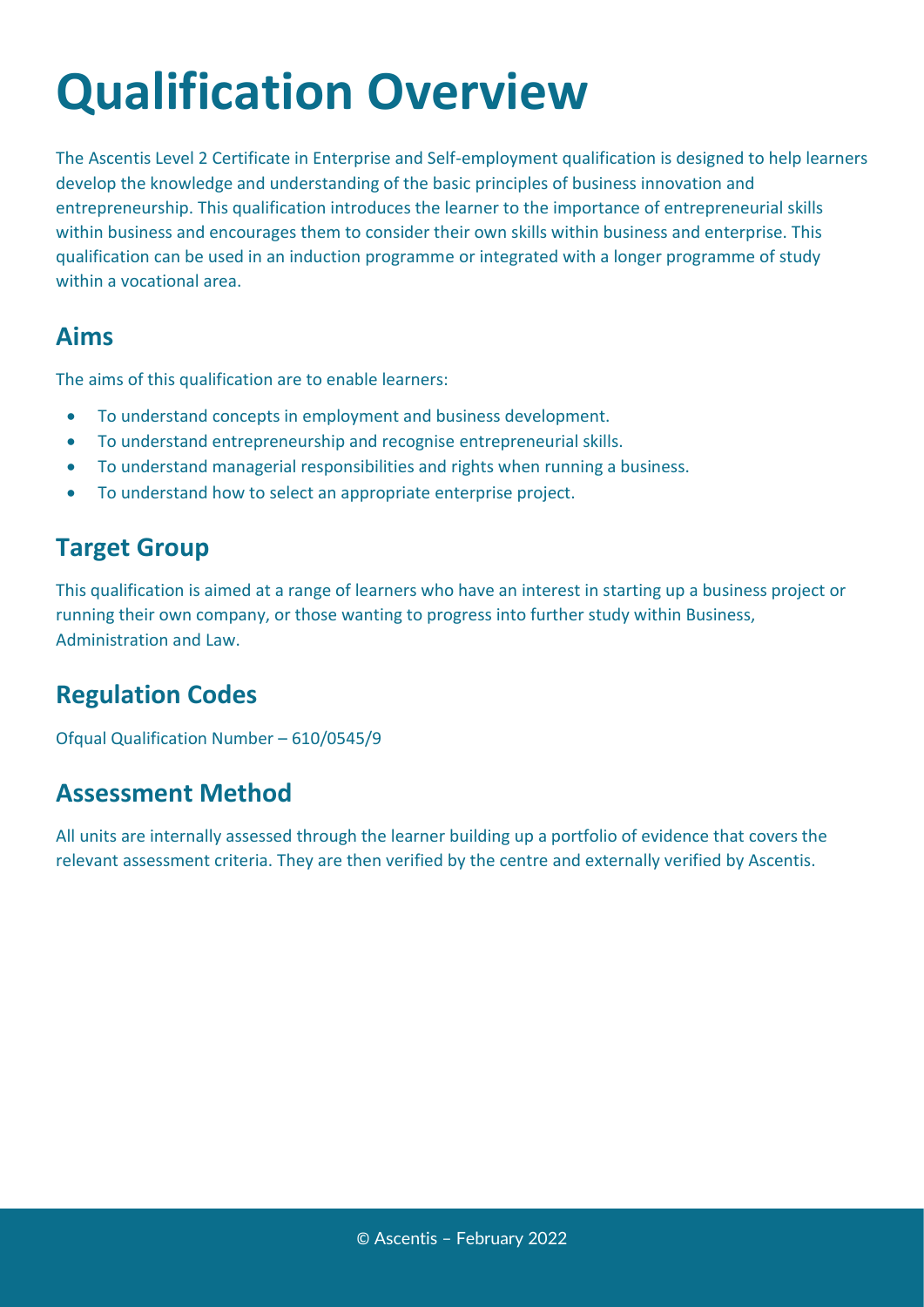### **Rule of Combination**

#### **Ascentis Level 2 Certificate in Hybrid Working Practice**

To achieve the Ascentis Level 2 Certificate in Enterprise and Self-employment the learner must obtain a minimum of 14 credits. The learner must take all mandatory units. Remaining credits can be taken from any units within Group B.

| Unit Group A - Mandatory Units: All units MUST be taken from Group A         |                |                     |            |                       |  |
|------------------------------------------------------------------------------|----------------|---------------------|------------|-----------------------|--|
| <b>Title</b>                                                                 | <b>Level</b>   | <b>Credit Value</b> | <b>GLH</b> | <b>Unit Reference</b> |  |
| <b>Leadership Skills</b>                                                     | 2              | 3                   | 24         | R/505/7192            |  |
| <b>Understanding Business Organisations</b>                                  | $\overline{2}$ | 3                   | 24         | F/504/9587            |  |
| <b>Undertaking an Enterprise Project</b>                                     | $\overline{2}$ | 3                   | 24         | H/504/8867            |  |
| Unit Group B - Core Units: A minimum of 5 credits MUST be taken from Group B |                |                     |            |                       |  |
| <b>Title</b>                                                                 | <b>Level</b>   | <b>Credit Value</b> | <b>GLH</b> | <b>Unit Reference</b> |  |
| <b>Budgetary Control within a Business</b>                                   | 1              | 3                   | 30         | Y/650/1518            |  |
| <b>Communication in the Workplace</b>                                        | $\overline{2}$ | 3                   | 24         | L/503/7619            |  |
| <b>Decision Making Skills</b>                                                | $\overline{2}$ | $\mathbf{1}$        | 8          | K/505/5061            |  |
| <b>Employment Rights, Contracts and Pay</b>                                  | $\overline{2}$ | 3                   | 24         | R/505/8830            |  |
| Entrepreneurship                                                             | $\mathbf{1}$   | $\overline{2}$      | 20         | A/650/1519            |  |
| <b>Improving Assertiveness and</b><br><b>Decision Making</b>                 | $\overline{2}$ | 3                   | 24         | F/505/8709            |  |
| <b>Negotiation Skills</b>                                                    | $\overline{2}$ | $\overline{2}$      | 16         | A/505/4643            |  |
| <b>Personal Budgeting and</b><br><b>Managing Money</b>                       | $\overline{2}$ | 3                   | 24         | K/503/3173            |  |
| <b>Personal Confidence and Self Awareness</b>                                | $\overline{2}$ | 3                   | 24         | K/505/5058            |  |
| <b>Problem Solving Skills</b>                                                | $\overline{2}$ | 3                   | 24         | L/506/5341            |  |
| <b>Recognising Employment Opportunities</b>                                  | $\overline{2}$ | 1                   | 8          | H/505/5124            |  |
| <b>Spreadsheet Software</b>                                                  | $\overline{2}$ | 4                   | 30         | L/505/3299            |  |
| <b>Team Building Skills</b>                                                  | $\overline{2}$ | 3                   | 24         | H/504/8657            |  |
| <b>Understanding Customer Service</b>                                        | $\overline{2}$ | 3                   | 24         | K/503/2668            |  |
| <b>Understanding Employment Rights and</b><br>Responsibilities               | $\overline{2}$ | $\overline{2}$      | 15         | J/600/0840            |  |

### **Guided Learning Hours (GLH)**

The recommended guided learning hours for the Ascentis Level 2 Certificate in Enterprise and Selfemployment is 140.

### **Total Qualification Time (TQT)**

The total qualification time for the Ascentis Level 2 Certificate in Enterprise and Self-employment is 140.